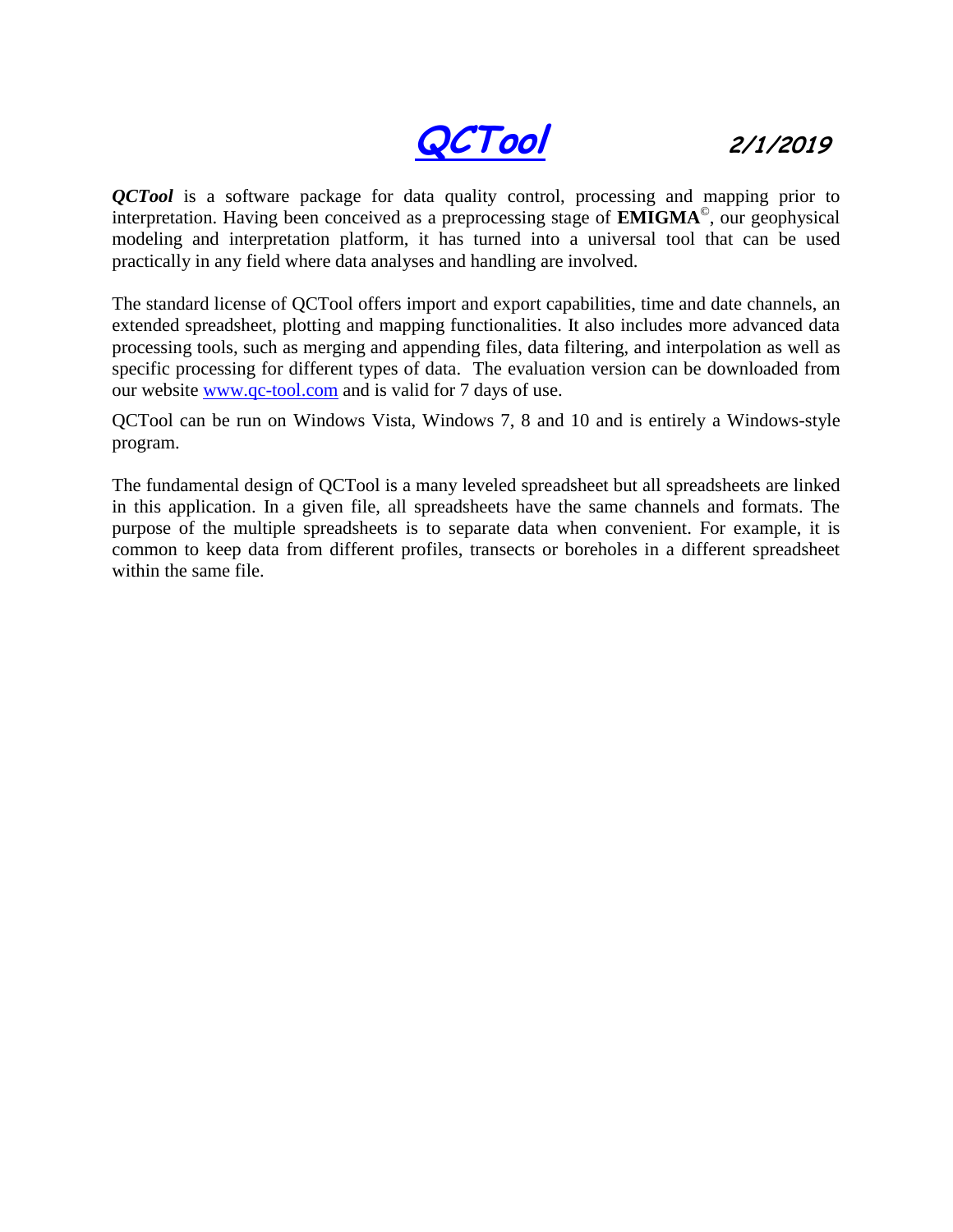## **Basic Functionalities**

*Data Import.* QCTool permits import of data sets no matter what their size is. At this time we offer the following list of formats for data import. But, we are routinely adding formats and if you require a different format please let us know.

The import formats for data include:

**ASCII and binary XYZ formats Excel .csv Scintrex CG3, CG5, Envi, Envi Pro, Envi Cs/Navmag, IPR12 Micro-g Lacoste Air-Sea Geometrics 858/859 , 856 and 882 Stratagem impedance files Zonge .avg both new and legacy and ZEN files GEM ascii formats SeaSPY Geonics EM31, EM34, EM38 and PROTEM files ( \*.gx7) GDD IP Garmin .gdb EDI formats for Impedance or Spectra IRIS VLF USF formats SEGY format SmarTEM .raw and .stk formats .LAS logging formats ArcGIS FLT format Geosoft .grd , .gdb and .gbn files Surpac STR files GPX and GXF exchange files ARGIS FLT BIL files GTOPO DEM files CDED DEM files**

The import procedure is fully automated and easy to manage.

Data is kept in the storage format of your choice whether it be double or single precision (float), short or long integer or date or degree formats.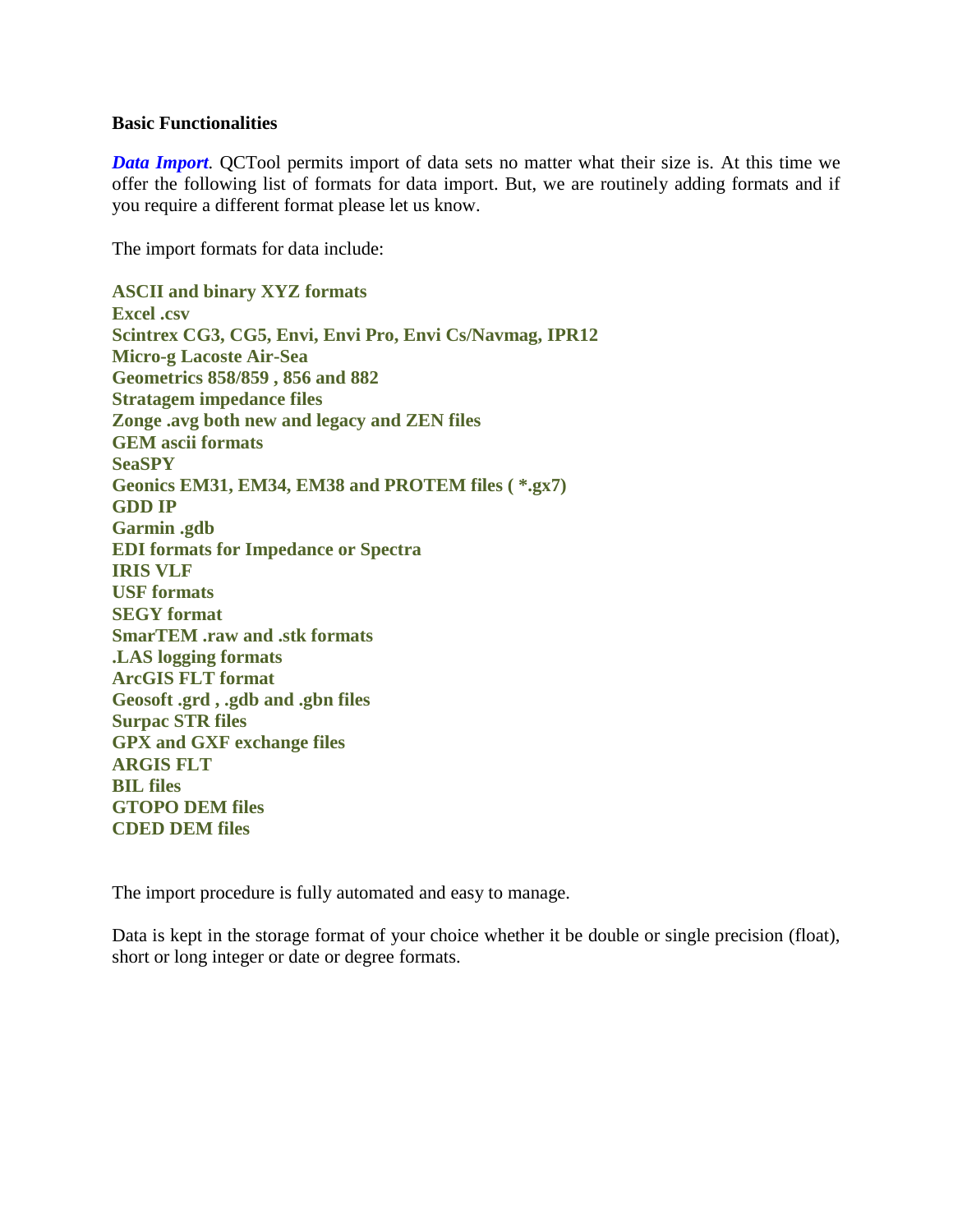*Data Display.* There are three means of data representation: spreadsheets, plots, and grids or maps. All three of them are interrelated and can easily be brought up for viewing at the same

F: cxq900H...

4.400000

4.400000

4.400000

time. If you come across bad-looking data in a plot, for D: cxi900Hz...  $24$  E:  $cx$  i55... example, you can simultaneously check it in the respective 2.100000 2.100000 spreadsheet or grid. If you edit an erroneous data point in a 2.200000 2.300000 spreadsheet, it is automatically adjusted in the other two 2.400000 2.500000 applications. 2.500000



*Spreadsheets*. Depending on your choice during the import procedure, you can have your data represented as a single table of an unlimited "depth" or divide them into as many smaller tables as the number of data subsets in your original file. The links between the tables differ from those used in similar applications, like Excel, due to the strict data structuring in QCTool. This feature makes it easier to work with large sets of data and saves much of your time. The spreadsheet format offers all standard functionalities usually available in comparable applications.

Also, a very handy 'Formula Calculator' can be displayed at the click of a mouse to furnish you with the most commonly used mathematical functions.

There is a wide range of spreadsheet functions available, including

Outlier Removal Sorting A variety of digital filters FFT and DFT filtering and spectral analysis Interpolation Summation and Difference Matrix and Vector rotation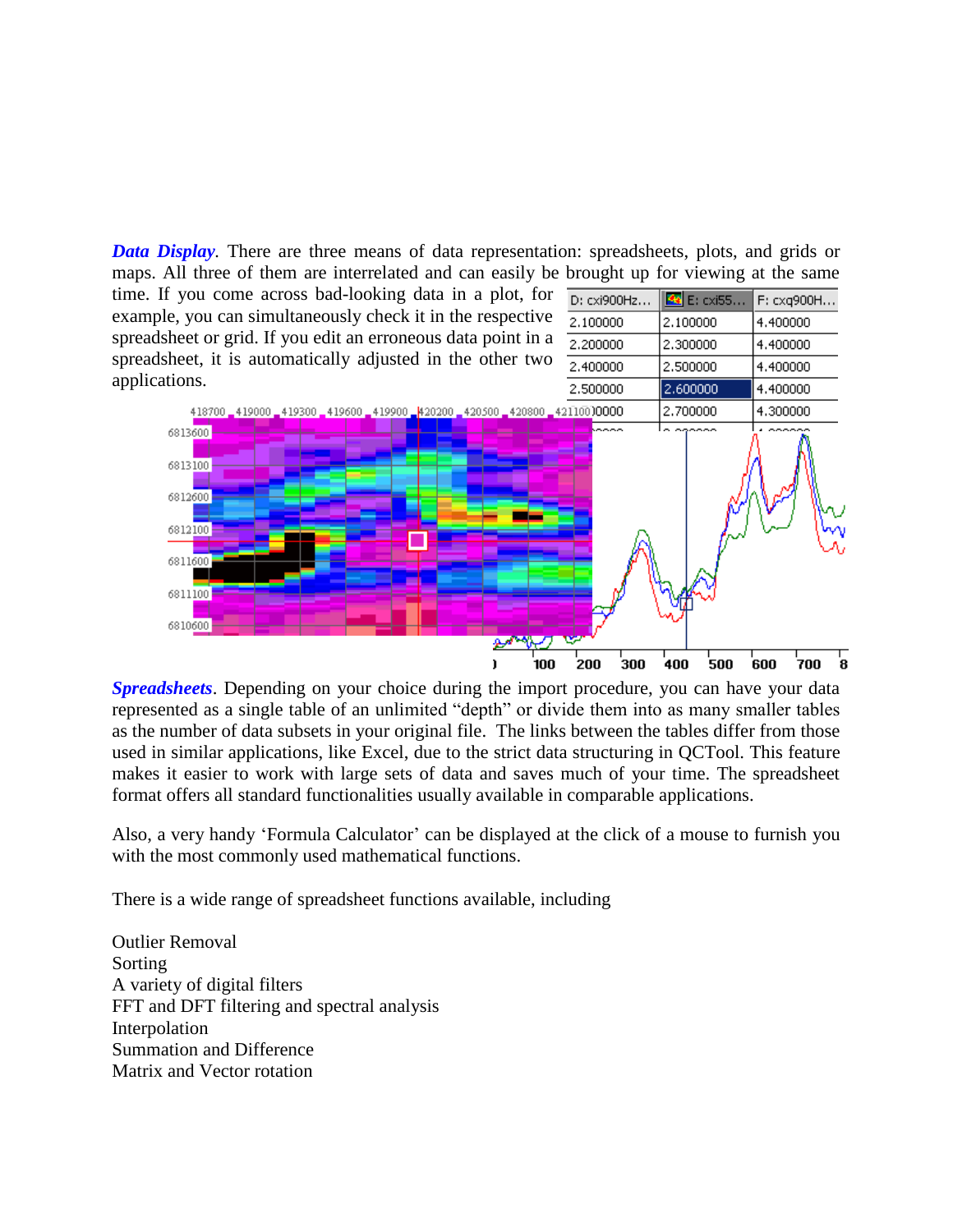*Plots*. Plots are generated automatically. With them, editing data takes no time since errors are visible to the naked eye. Deleting any point on the plot will produce the same changes in the respective table or grid. You can plot as many channels as necessary to view them all at the same time; you can cut your plots into segments; switch between lines, channels, and curves; zoom in and out; change plot appearance, remove trends – all within a split second.

*Grids (2D Displays)* The gridding tool provides numerous convenient functionalities.

You can view and adjust profiles, apply different methods of interpolation, change draw modes, draw and customize contours. You can also superimpose your grid on a calibrated map (with calibration provided within QCTool), change from vector to raster formats, move grid elements, measure the distance between different points, customize grid appearance and much more.



2D data displays may be made of any column (parameter) versus any other 2 parameters quickly and easily. You may show simply the parameter at the data points  $(x, y)$ , interpolate the data onto regular grids using either square or rectangular grid cells. A very accurate local interpolation technique called Natural Neighbour is allowed or the more conventional global Minimum Curvature technique. Interpolated grids may be shown as equal range (traditional) or equal area (weight). Contours may be made and filled plus many other mapping capabilities which are integrated with 2D plot presentations.

*Mapping:* QCTool is now also designed as a mapping software product, providing a range of mapping capabilities with export to other mapping products as well as ArcMap, MapInfo, AutoCAD and Google Earth.

*Coordinate and Datum Transformations.* QCTool offers a wide range of GIS processing and transformation capabilities offering many source and destination datums and a variety of projection tools.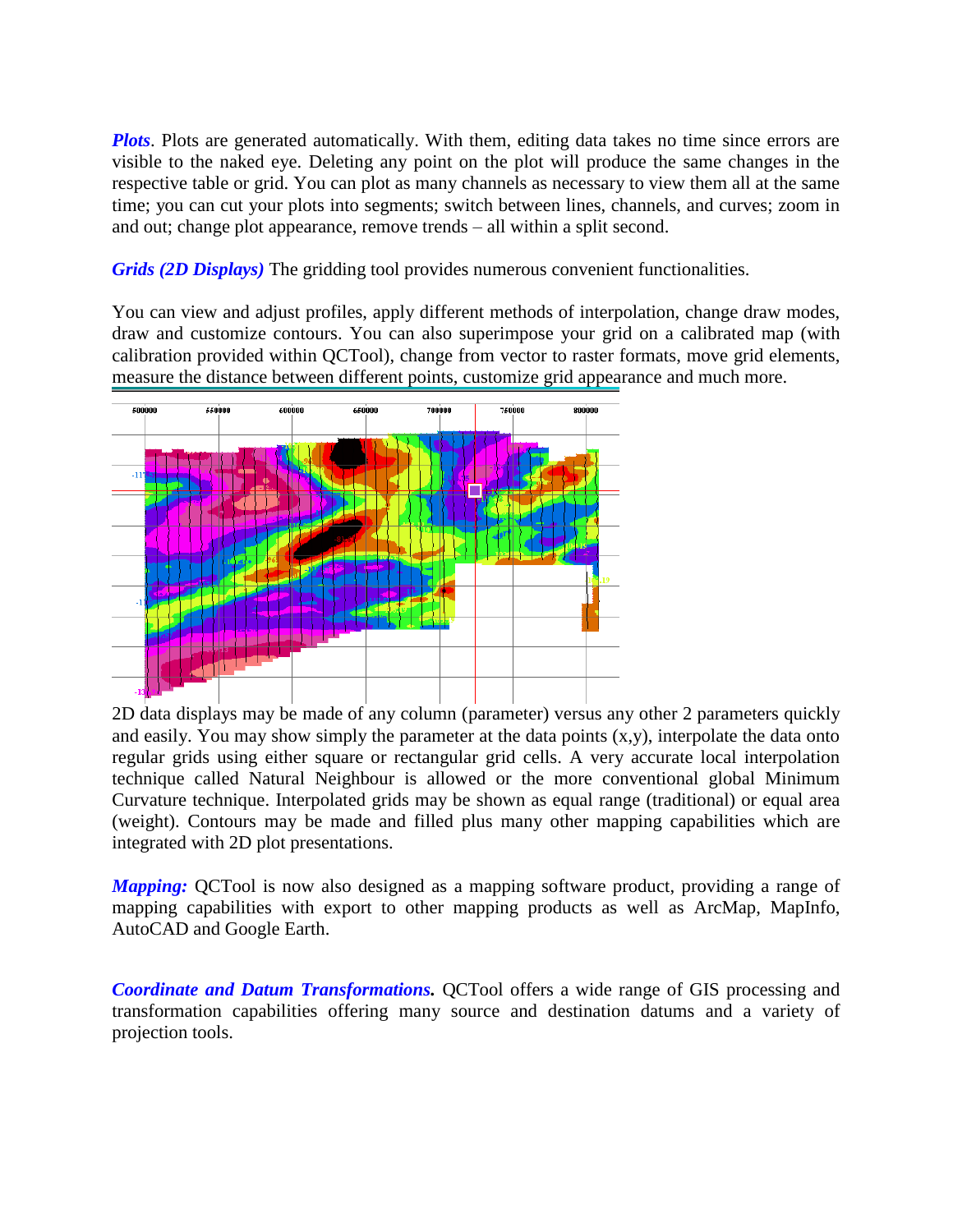## **Additional Standard Functionalities**

*Merging Files.* With QCTool, you can merge as many data sets as necessary and have the missing values interpolated to get the full and consistent picture of your survey. This can be done with data of different types or from different instruments but have a common data channel for linking such as time or date or temperature.

*Append Files.* QCTool also lets you append new data to old data. This is useful when you collect data on different days or at different times and you need to bring them together.

*Data Interpolation*. This is an excellent tool to fill up the gaps in your data. Data interpolation is especially useful when you merge two or more files and there are a lot of missing data as a result. The only thing you have to do is to select the necessary data points to interpolate and all the rest will be done for you.

*Data Sorting.* Allows sorting of your data at various levels

*Data Filtering.* Data Filtering uses 7 kinds of filters: low pass, high pass, band pass, band removal, mean, median and Gaussian. For advanced processing of Potential field data, FFT filtering options are available. You can plot unprocessed versus filtered data, transform timedomain data into frequency-domain, and adjust filter settings to optimize the result.

*Trend Removal.* Many instruments have drift in the measurements, so an easy-to-use drift correction is provided. Data shifting is also provided as sometimes instruments need to be shifted in sequence when compared to other parameters.

*Gravity Corrections.* QCTool offers a full range of modern gravity correction functions including very advanced topographic and isostatic corrections

*Magnetic Corrections.* Base station correction capabilities, IGRF calculation, drift and regional gradient removal plus other functions can be performed in QCTool.

*Magnetotelluric Processing* QCTool also offers the capability to compute impedances and tipper data from spectral data and derive standard MT parameters

## *VLF Processing*

*Induced Polarization Processing –* calculate 3 Cole-Cole parameters for your data